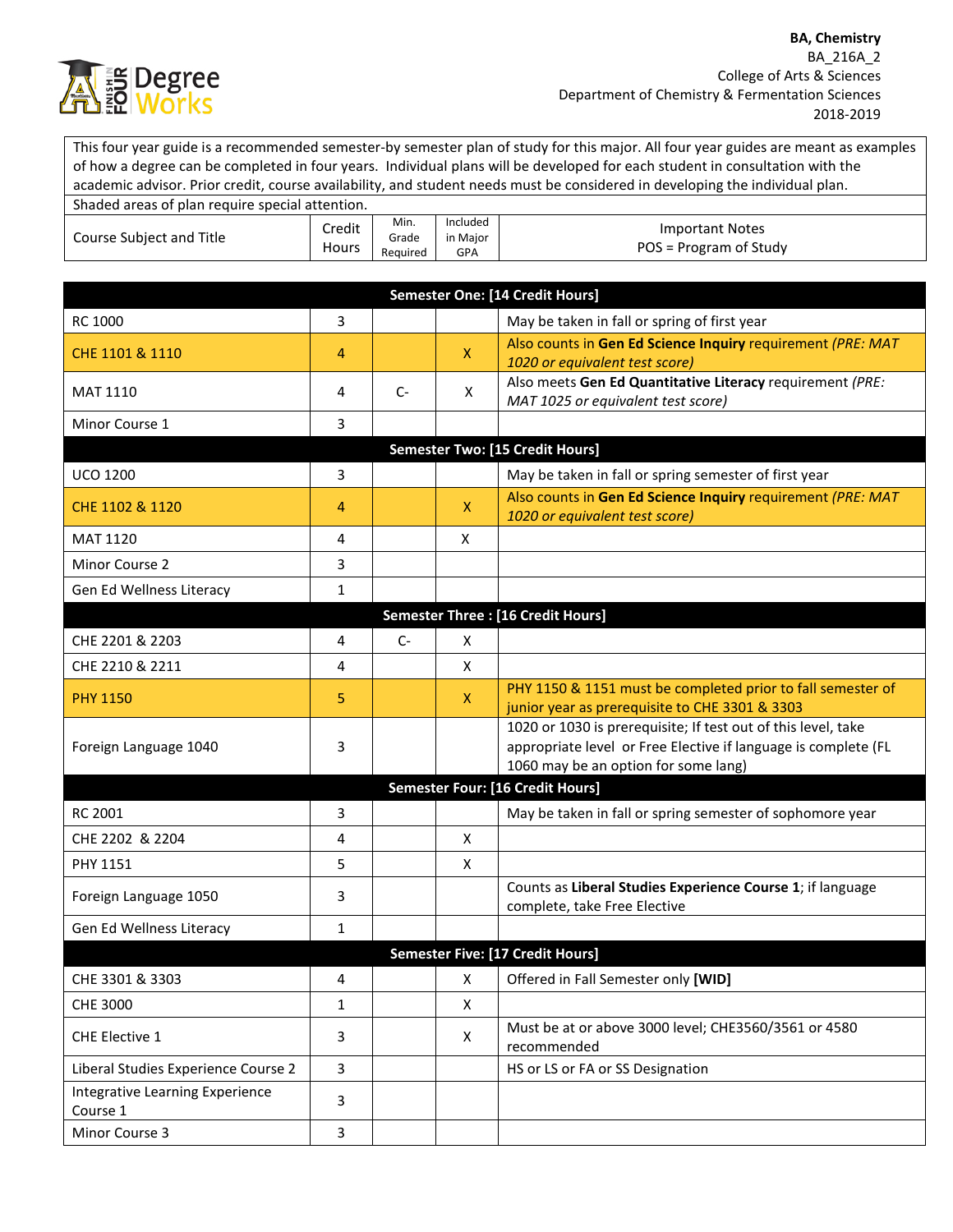

This four year guide is a recommended semester-by semester plan of study for this major. All four year guides are meant as examples of how a degree can be completed in four years. Individual plans will be developed for each student in consultation with the academic advisor. Prior credit, course availability, and student needs must be considered in developing the individual plan. Shaded areas of plan require special attention.

| Shaqed areas of plan require special attention. |                 |                           |                             |                                                  |
|-------------------------------------------------|-----------------|---------------------------|-----------------------------|--------------------------------------------------|
| Course Subject and Title                        | Credit<br>Hours | Min.<br>Grade<br>Reauired | Included<br>in Major<br>GPA | <b>Important Notes</b><br>POS = Program of Study |

|                                             |         |   | Semester Six: [14-15 Credit Hours]                                                                          |
|---------------------------------------------|---------|---|-------------------------------------------------------------------------------------------------------------|
| CHE 3302 & 3304                             | 4       | X | Offered Spring Semester only                                                                                |
| Other Science Course 1                      | $3 - 4$ | X |                                                                                                             |
| <b>CHE 4000</b>                             | 1       | X | <b>CAPSTONE</b>                                                                                             |
| Integrative Learning Experience<br>Course 2 | 3       |   | HS or LS or FA or SS Designation                                                                            |
| Liberal Studies Experience Course 3         | 3       |   | HS or LS or FA or SS Designation                                                                            |
|                                             |         |   | Semester Seven: [15 Credit Hours]                                                                           |
| CHE 4400                                    | 1       | X |                                                                                                             |
| CHE 3404 & 3405                             | 4       | X | Offered Fall Semester only                                                                                  |
| Minor Course 4                              | 4       | X |                                                                                                             |
| Liberal Studies Experience Course 4         | 3       |   | HS or LS or FA or SS Designation                                                                            |
| Integrative Learning Experience<br>Course 3 | 3       |   |                                                                                                             |
|                                             |         |   | Semester Eight: [13-16 Credit Hours]                                                                        |
| <b>CHE Elective 2</b>                       | 2       | X | Must be at or above 3000 level; CHE3560/3561 or 4580<br>recommended                                         |
| Other Science Course 2                      | $3 - 4$ | X |                                                                                                             |
| Minor Course 5                              | 3       |   |                                                                                                             |
| Minor Course 6                              | 3       |   | If needed for an 18 hour minor; otherwise take Free Elective                                                |
| Free Elective*                              | $2 - 4$ |   | *Or take last course for minor; Take enough hours to reach the<br>minimum 122 hours required for the degree |

| <b>General Requirements Summary</b> |              |                     |           |             |
|-------------------------------------|--------------|---------------------|-----------|-------------|
| Minimum                             | Gen Ed.      |                     |           | Minimum     |
| <b>Total Hours</b>                  | <b>Hours</b> | Writing             | Major GPA | Overall GPA |
| 122                                 | 44           | RC 1000 and RC 2001 | 2.0       | 2.0         |

## **All CHE courses and all courses in Major Requirements area on Program of Study count in major GPA. \*Some minors require a 2.0 GPA. See Programs of Study for information.**

| <b>General Education Program Model - 44 Semester Hours Total</b> |              |                                                                                 |
|------------------------------------------------------------------|--------------|---------------------------------------------------------------------------------|
| Program Categories                                               | <b>Hours</b> | Important Notes – Be sure to check for Gen Ed courses required in<br>your major |
| First Year Seminar                                               |              | Can be taken first or second semester of freshman year                          |